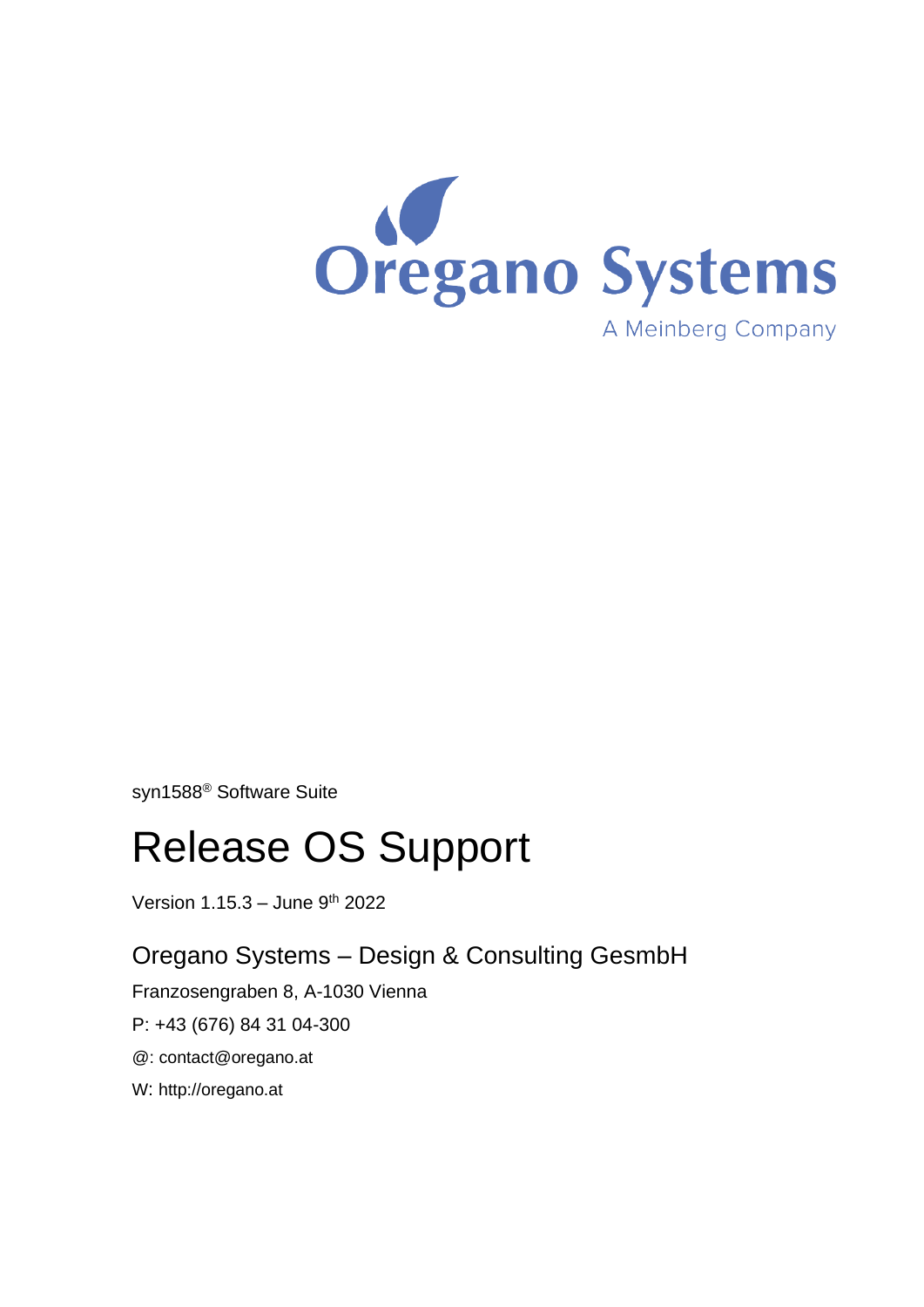

### 1 Legals

#### Copyright © 2022 Oregano Systems – Design & Consulting GesmbH

#### ALL RIGHTS RESERVED.

Oregano Systems does not assume any liability arising out of the application or use of any product described or shown herein nor does it convey any license under its patents, copyrights, or any rights of others.

Licenses or any other rights such as, but not limited to, patents, utility models, trademarks or tradenames, are neither granted nor conveyed by this document, nor does this document constitute any obligation of the disclosing party to grant or convey such rights to the receiving party.

Oregano Systems reserves the right to make changes, at any time without notice, in order to improve reliability, function or design. Oregano Systems will not assume responsibility for the use of any circuitry described herein.

All trademarks used in this document are the property of their respective owners.

### 2 Contents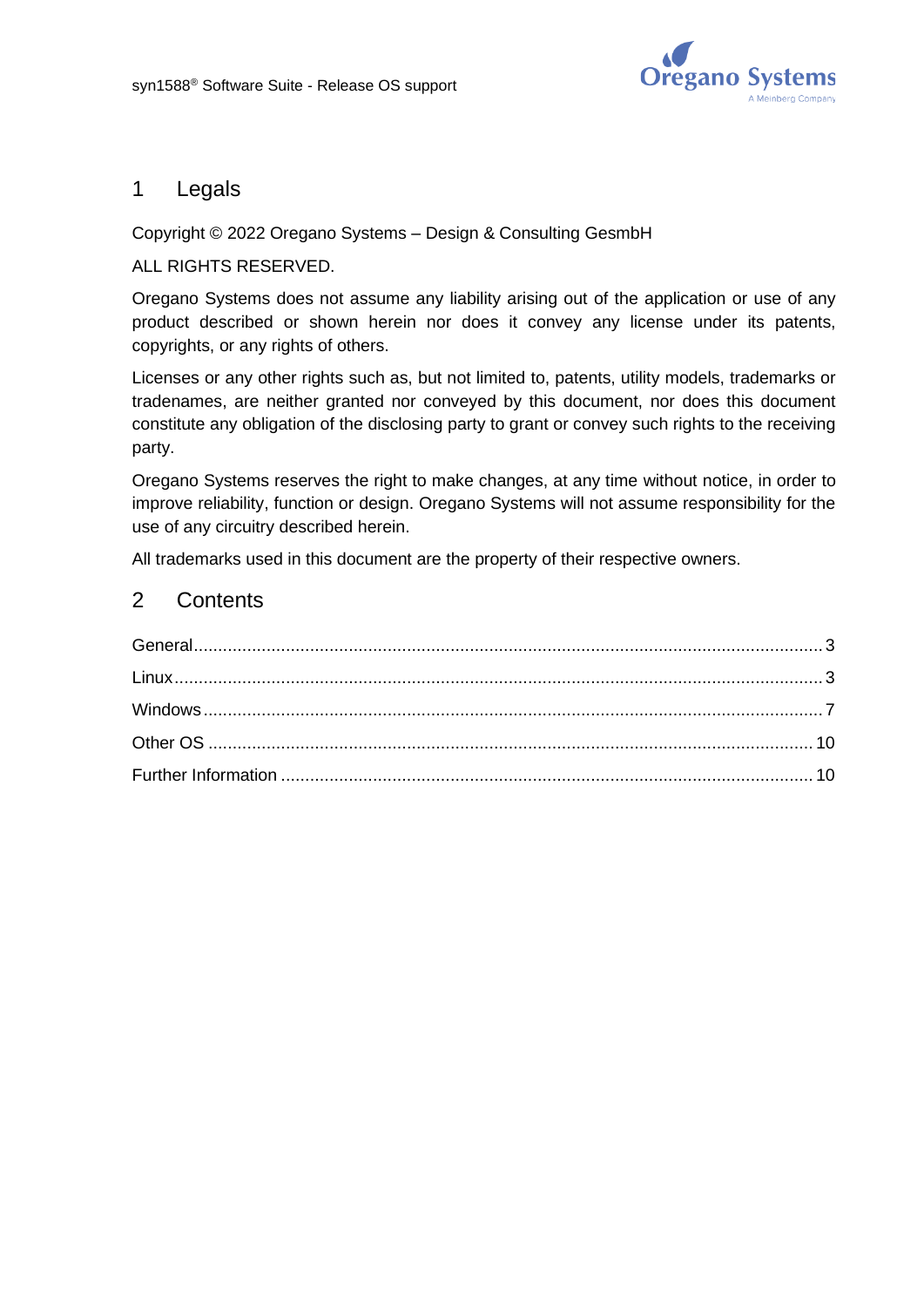

# **General**

We test the syn1588 Software Suite with the current OS/distributions marked green in the following tables.

OS/distributions that will be phased-out by the OS maintainer themselves soon are marked yellow. The current release is not fully tested against these versions, but basic tests have shown good compatibility.

OS/distributions marked orange are no longer actively tested with the current release and may be moved out of support with upcoming releases, if you require support for these in your systems, please contact us [\(support@oregano.at\)](mailto:support@oregano.at).

Support for newer versions of OS/distributions (not colorized) will be added with upcoming releases.

# Linux

# Main Distributions

<span id="page-2-0"></span>The main line syn1588® Software Suite supports in 32-Bit and 64-Bit Linux distributions. The syn1588® Software Suite is currently delivered in a USB LiveSystem based on Ubuntu 20.04 LTS (64-Bit). Some older Linux distributions are still supported but come with limitations and may be phased-out for future versions of the syn1588<sup>®</sup> Software Suite.

The default syn1588® Software Suite is statically linked with [musl](https://musl.libc.org/) to provide support for various environments. Other flavors can be made available on-demand.

<span id="page-2-1"></span>If you plan to use the syn1588 products together with unlisted Linux distributions and you encounter errors during installation of the drivers, please get in contact with us [\(support@oregano.at\)](mailto:support@oregano.at). When you do so, please provide information about the actual Linux distribution (version, service pack) as well as that versions Linux Kernel. Some distributions provide rolling releases or "stream" releases (e.g., CentOS). We do not support these releases directly, i.e., via the syn1588 .deb or .rpm packages, but provide the syn1588 driver sources directly. We can provide case-by-case support so get in touch with our support team via support@oregano.at.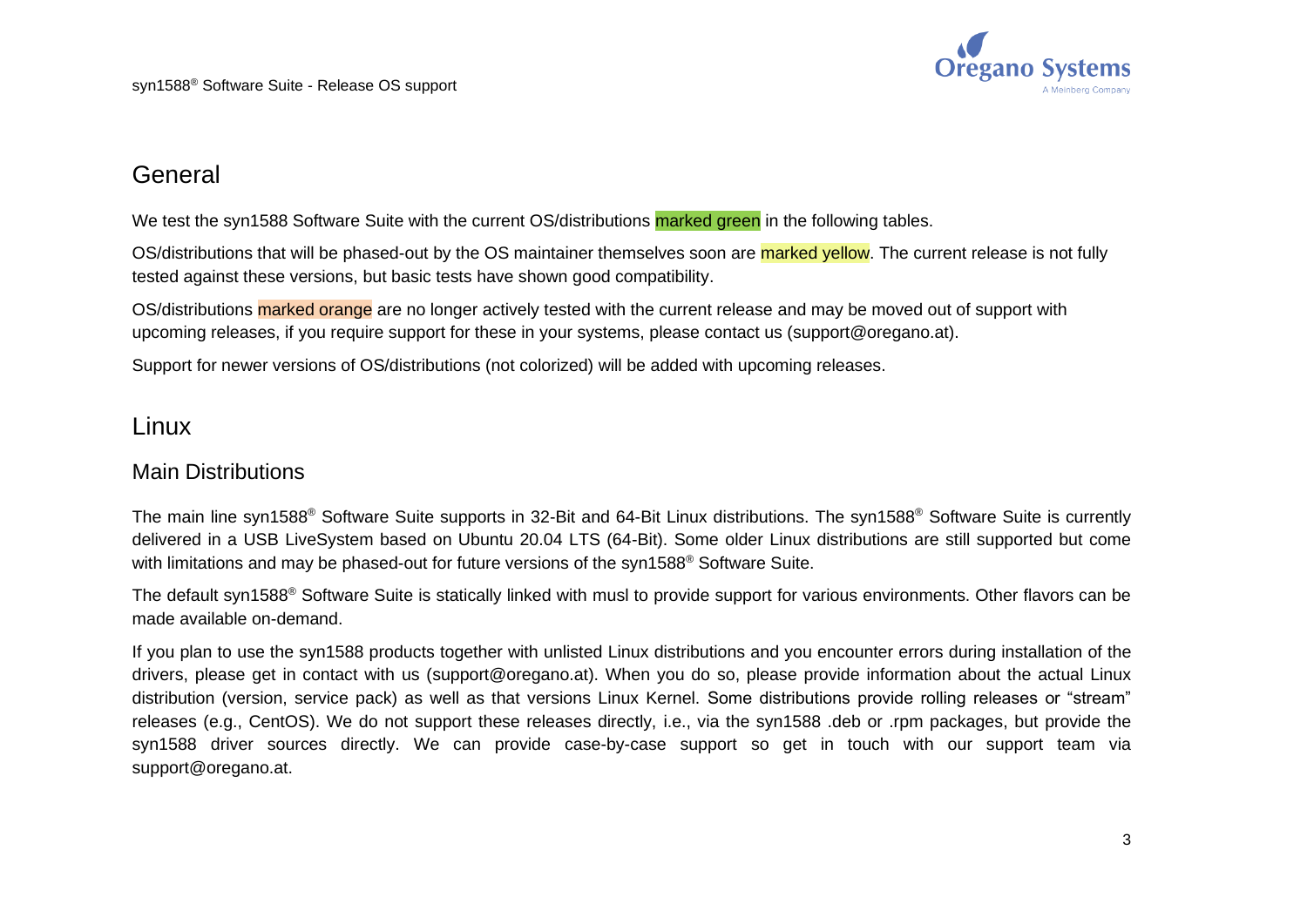

#### Table 1: Main Linux Distributions

| syn1588 <sup>®</sup> Software Suite |           | <b>Distribution</b>          | Kernel          | syn1588 <sup>®</sup> Hardware |                 | Support                                |
|-------------------------------------|-----------|------------------------------|-----------------|-------------------------------|-----------------|----------------------------------------|
| from                                | till      |                              |                 | PCIe NIC                      | Dual NIC<br>(3) |                                        |
|                                     |           |                              | $5.16+$         |                               |                 | planned                                |
| v1.15                               | ongoing   | <b>Ubuntu 22.04.0 LTS</b>    | 5.15            | yes                           | yes             | <b>Full support</b>                    |
| v1.14                               | ongoing   | <b>Ubuntu 20.04.4 LTS</b>    | 5.13            | yes                           | yes             | Full support                           |
| v1.14                               | ongoing   | <b>Ubuntu 20.04.3 LTS</b>    | 5.11            | yes                           | yes             | <b>Full support</b>                    |
| v1.13                               | ongoing   | <b>Ubuntu 20.04.2 LTS</b>    | 5.8             | yes                           | yes             | Full support                           |
| v1.13                               | ongoing   | <b>Ubuntu 20.04.1/0 LTS</b>  | 5.4             | yes                           | yes             | <b>Full support</b>                    |
| v1.13                               | ongoing   | Ubuntu 18.04.x LTS           | $4.15^{(1)}5.4$ | yes                           | yes             | <b>Full support</b>                    |
| v1.11                               | ongoing   | Ubuntu 16.04.x LTS           | $4.44.15^{(1)}$ | yes                           | yes             | <b>Full support</b>                    |
| v1.3.2                              | on demand | Ubuntu 14.04.x LTS           | 3.134.4         | yes                           | yes             | Available on demand                    |
| v1.13                               | on demand | Ubuntu pre-14.04             | $2.26.32 +$     | possible                      | possible        | Available on demand                    |
| v1.15                               | ongoing   | SUSE 15 SP3 <sup>(2)</sup>   | 5.3             | yes                           | yes             | <b>Full support</b>                    |
| v1.13                               | ongoing   | CentOS 8.x <sup>(2)</sup>    | $4.18^{*}$ (1)  | yes                           | yes             | <b>Full support</b>                    |
| v1.2.374                            | on demand | CentOS 7. $x$ <sup>(2)</sup> | $3.10.0 -$ *    | possible                      | possible        | Available on demand (4)                |
| v1.0                                | on demand | CentOS 6. $x$ <sup>(2)</sup> | $2.6.32-*$      | yes                           | yes             | Available on demand                    |
| v1.0                                | on demand | CentOS 5.x <sup>(2)</sup>    | $2.6.18-*$      | no                            | no              | software-based<br>timestamping<br>only |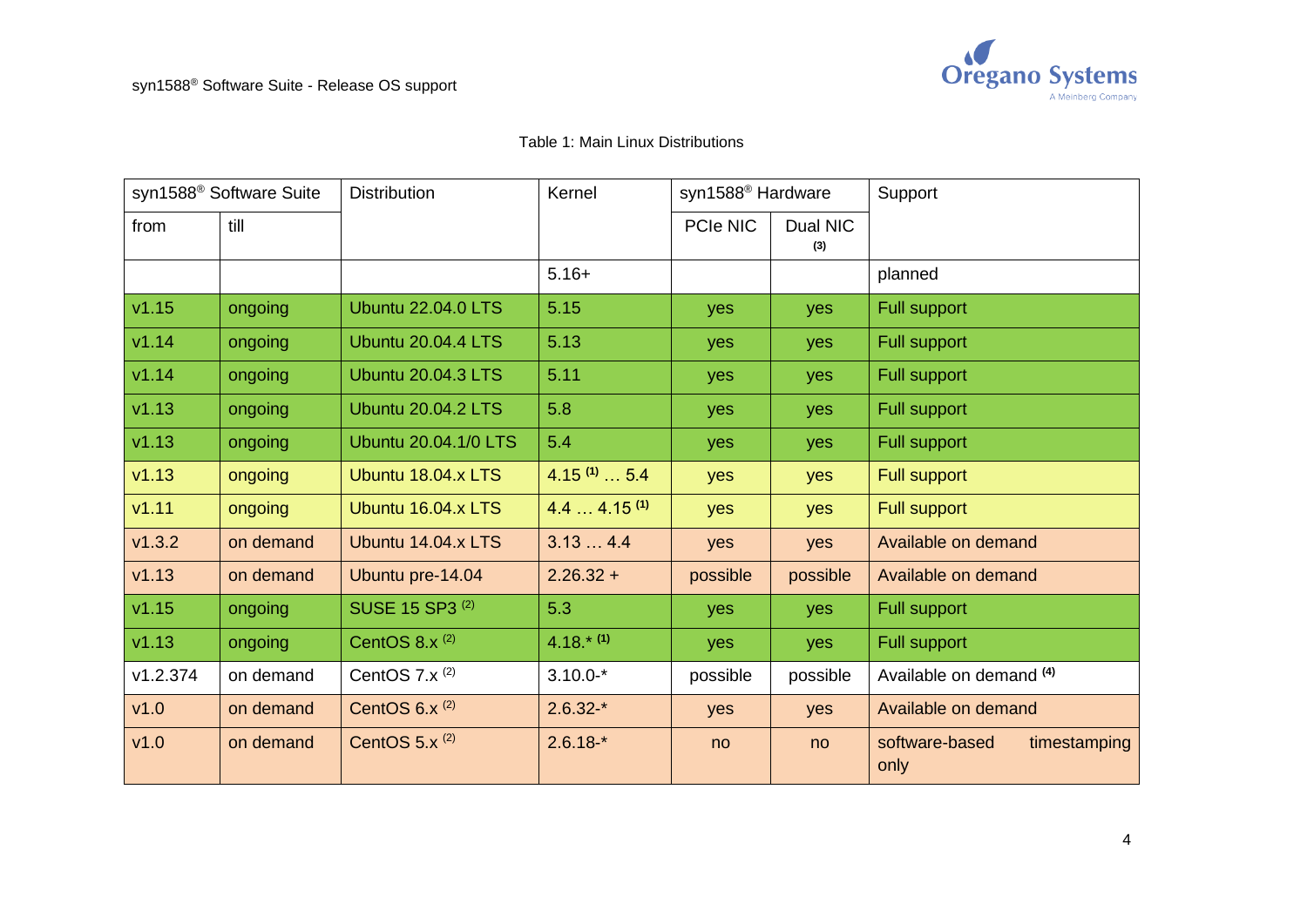

|          | syn1588 <sup>®</sup> Software Suite | <b>Distribution</b>    | Kernel       | syn1588 <sup>®</sup> Hardware |                 | Support             |
|----------|-------------------------------------|------------------------|--------------|-------------------------------|-----------------|---------------------|
| from     | till                                |                        |              | PCIe NIC                      | Dual NIC<br>(3) |                     |
| v1.14    | ongoing                             | Debian "Bullseye" 11.x | 5.10         | yes                           | yes             | <b>Full support</b> |
| v1.13    | ongoing                             | Debian "Buster" 10.x   | $4.19^{(1)}$ | yes                           | yes             | Full support        |
| v1.13    | ongoing                             | Debian "Stretch" 9.x   | 4.9          | yes                           | <b>yes</b>      | <b>Full support</b> |
| V1.2.419 | on demand                           | Debian "Jessie" 8.x    | 3.16         | <b>yes</b>                    | yes             | Available on demand |
| v1.2.x   | on demand                           | Debian pre-8.x         | $2.26.32 +$  | possible                      | possible        | Available on demand |
| v1.2.253 | on demand                           | Fedora 13+             | $2.26.32 +$  | possible                      | possible        | Available on demand |

**(1)** … a missing check in a Linux module for CvP (Configuration via Protocol) FPGA handling caused issues when operating a syn1588® PCIe NIC, you may experience these issues in systems with Kernel 4.14 … 4.20 (fixed with 5.0), the Application note: "an023 issues with linux 4 14 and altera-cvp module" describes this further and provides a solution.

**(2)** … various Linux distributions use custom kernels containing backported features from newer mainline Linux Kernels. This can cause unexpected compatibility issues for newer versions of distributions. The Kernel version listed here depicts the Kernel version as given by the respective distribution which is NOT equivalent to the mainline Linux Kernel.

**(3)** … The syn1588® Dual NIC support has been added with Release v1.12 of the syn1588® Software Suite

**(4)** … CentOS 7.x 64 Bit systems are incompatible with the default build of the syn1588® Software Suite, we can provide a build ondemand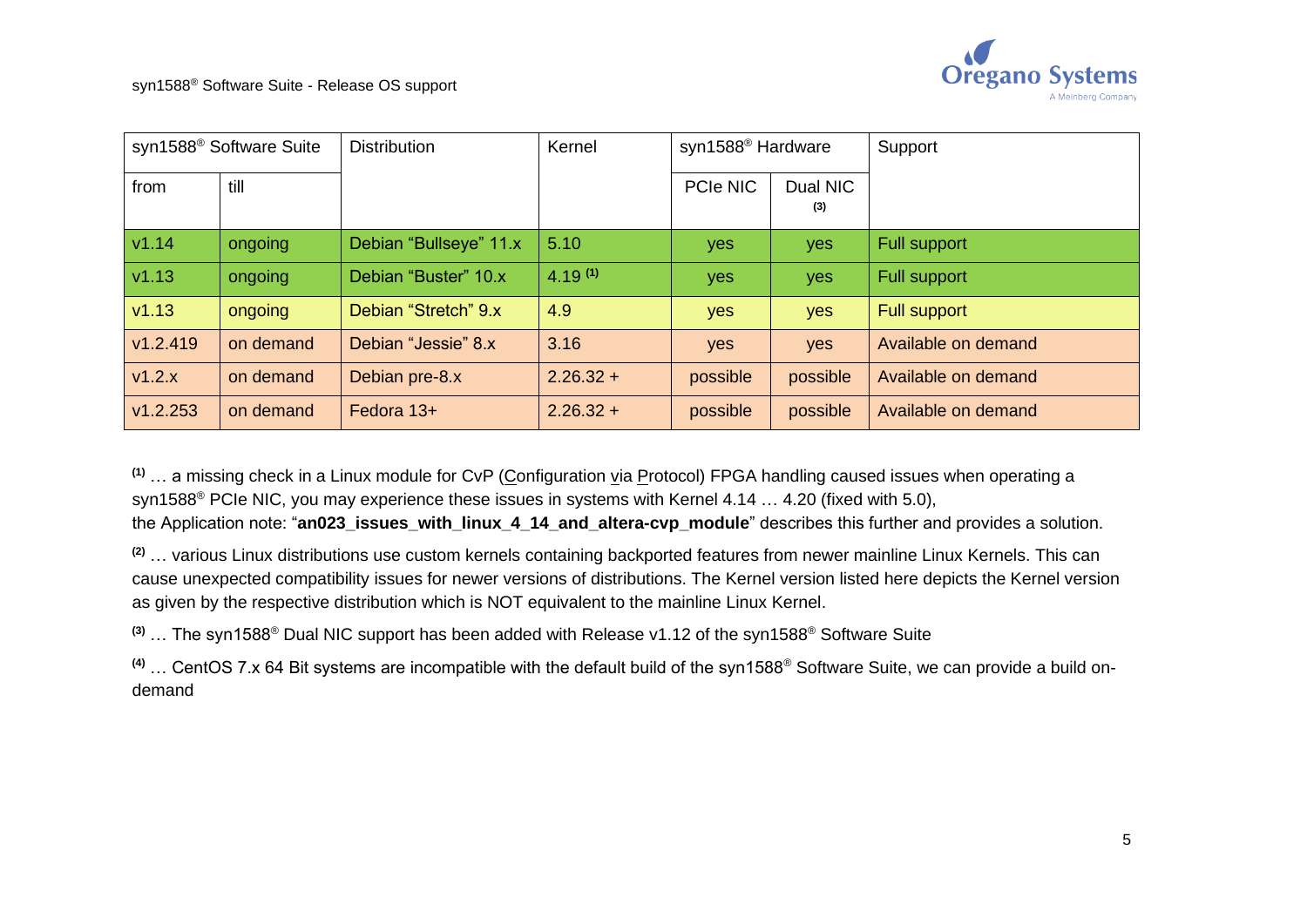

## Custom Linux

We support 32 Bit distributions as well as these are typically needed for Linux based SoC systems (e.g., Yocto or Petalinux). If you plan to use syn1588® Technology in your custom SoC/Linux system, we recommend that you enable the following kernel configurations for a seamless integration:

• Linux Device Tree

SoC/Linux based systems rely on the Linux Device Tree to describe the system and provide proper information to device modules. We can provide support for integrating the syn1588 technology device modules in your Linux Device Tree based system.

• SO TIMESTAMPING (Linux Kernel 2.26.32+)

This interface is provided by the Linux kernel as general interface for software and hardware Ethernet packet timestamping. If you plan to use our syn1588<sup>®</sup> PCIe NIC or Dual NIC in your system, we recommend keeping this feature in the kernel. If you want to use the syn1588® IP cores, we can help you in setting up the system for operation with the syn1588® Software Suite.

- Use without syn1588® hardware technology, for optimal performance you will need an IEEE 1588 capable network device, to be more precise:
	- $\circ$  SO TIMESTAMPING support in the network device (SOF\_TIMESTAMPING\_RX\_HARDWARE and SOF\_TIMESTAMPING\_TX\_HARDWARE).
	- o PHC support in the network device
- PHC (Physical Hardware Clock)

This interface is provided by the Linux kernel (3.0+) as general interface to a hardware clock. If the syn1588® Software Suite is used together with syn1588® PCIe NIC, Dual NIC, or IP Cores this is not required.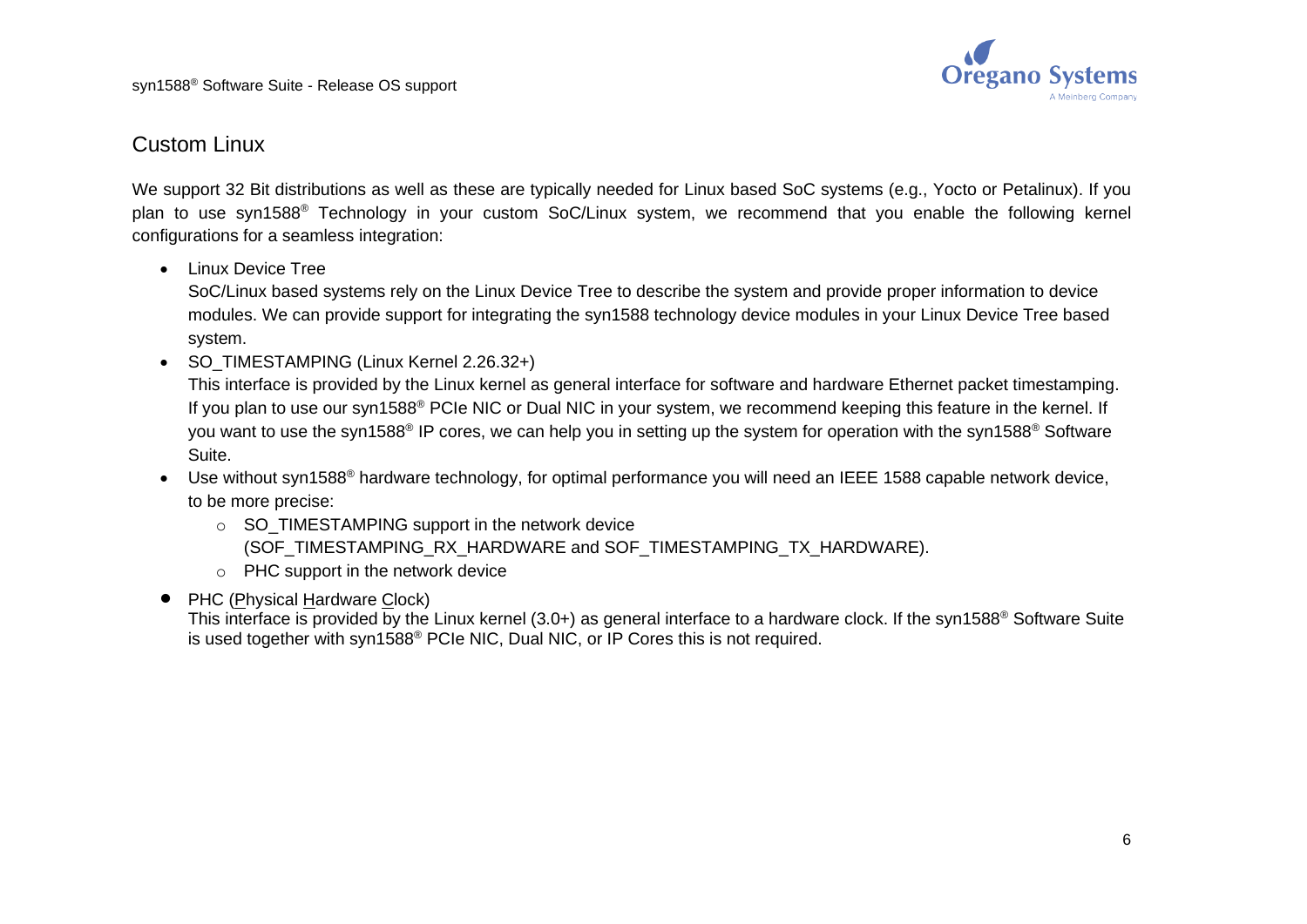

# Windows (with syn1588 NDIS 5.0 driver)

Table 2: Main Windows Versions

<span id="page-6-0"></span>

| syn1588 <sup>®</sup> Software Suite |           | Windows version            | Latest Build | syn1588 <sup>®</sup> Hardware |                         | <b>Support for Windows</b>                                   |  |
|-------------------------------------|-----------|----------------------------|--------------|-------------------------------|-------------------------|--------------------------------------------------------------|--|
| from                                | till      | (32/64 Bit)                |              | PCIe NIC                      | Dual NIC <sup>(1)</sup> | without<br><b>VLAN</b><br>layer<br>2<br>network<br>operation |  |
| On demand                           | On demand | <b>Windows Server</b>      | 18362+       | possible                      | no                      | Qualification on demand                                      |  |
| $v1.6 - 2$                          | ongoing   | <b>Windows Server 2019</b> | 17763        | <b>yes</b>                    | no                      | <b>Full support for Windows</b>                              |  |
| V1.4                                | ongoing   | <b>Windows Server 2016</b> | 14393        | yes                           | no                      | <b>Full support for Windows</b>                              |  |
| v1.3.2                              | ongoing   | <b>Windows Server 2012</b> | 9600         | yes                           | no.                     | Full support for Windows <sup>(2)</sup>                      |  |
| v1.0                                | ongoing   | <b>Windows Server 2008</b> | 7601         | yes                           | no                      | Full support for Windows <sup>(2)</sup>                      |  |
| v1.0                                | V1.2.419  | <b>Windows Server 2003</b> | 3790         | possible                      | <sub>no</sub>           | Old version, on demand                                       |  |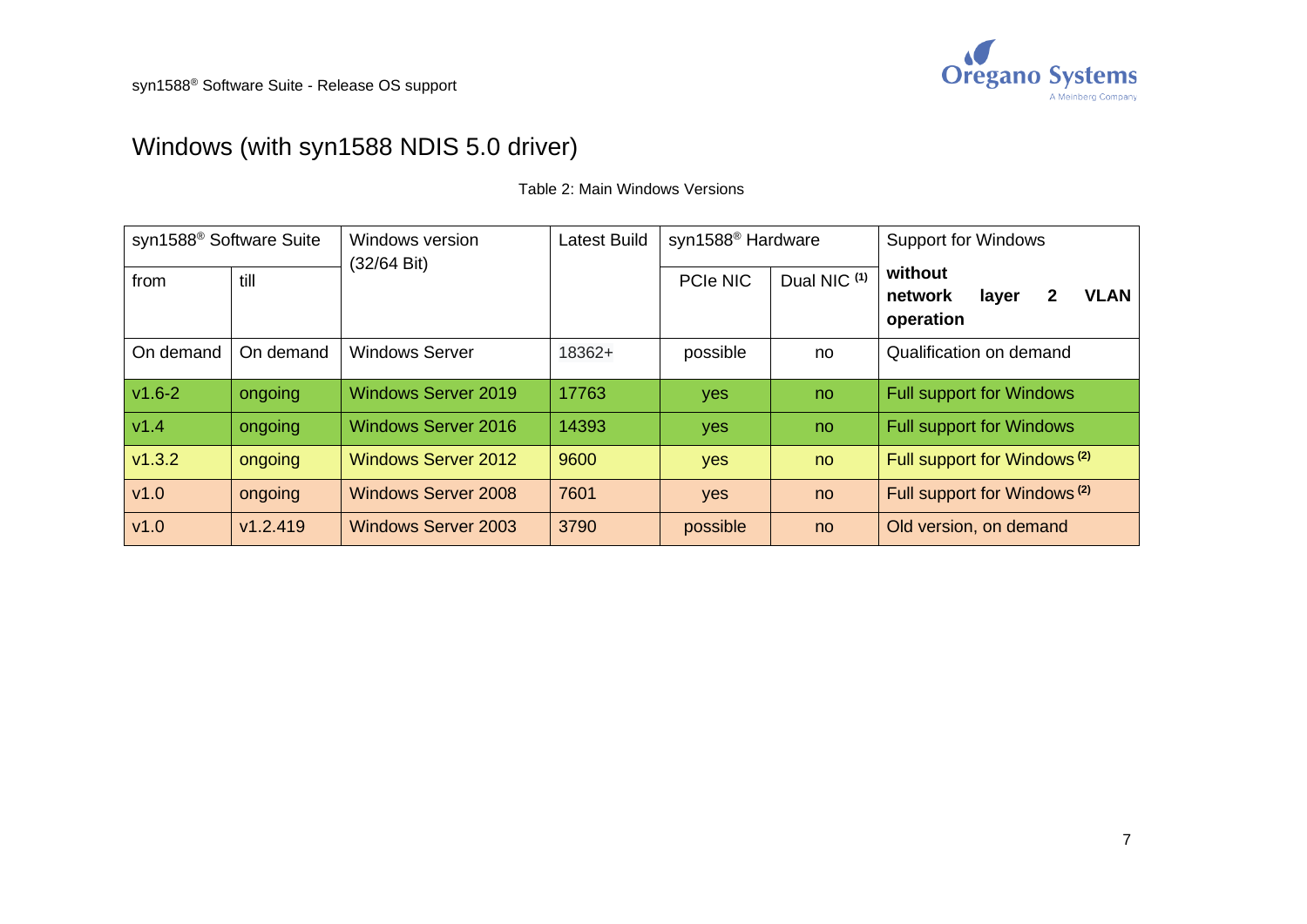

| syn1588 <sup>®</sup> Software Suite |           | Windows version       | Latest Build | syn1588 <sup>®</sup> Hardware |                     | <b>Support for Windows</b>                                              |  |
|-------------------------------------|-----------|-----------------------|--------------|-------------------------------|---------------------|-------------------------------------------------------------------------|--|
| from                                | till      | $(32/64 \text{ Bit})$ |              | PCIe NIC                      | Dual<br>$NIC$ $(1)$ | without<br><b>VLAN</b><br>layer<br>$\mathbf{2}$<br>network<br>operation |  |
| v1.15                               | ongoing   | Windows 10+ 64 Bit    | $21H2+$      | yes                           | no                  | <b>BETA</b>                                                             |  |
| On demand                           | On demand | Windows 10            | $21H2+$      | possible                      | no                  | Qualification on demand                                                 |  |
| V1.4                                | ongoing   | Windows 10            | 19043 (21H1) | yes                           | no                  | <b>Full support for Windows</b>                                         |  |
| v1.3.2                              | ongoing   | <b>Windows 8.1</b>    | 9600         | yes                           | no                  | Full support for Windows <sup>(2)</sup>                                 |  |
| v1.3.2                              | ongoing   | <b>Windows 8</b>      | 9200         | yes                           | no                  | Full support for Windows <sup>(2)</sup>                                 |  |
| v1.0                                | ongoing   | <b>Windows 7</b>      | 7601         | yes                           | no                  | Full support for Windows <sup>(2)</sup>                                 |  |
| V1.0                                | V1.2.419  | <b>Windows XP</b>     | 3790         | possible                      | no                  | Old version, on demand                                                  |  |

**(1)** … the Dual NIC is currently only available for Linux based systems, contact Oregano Systems if you require support for Windows

**(2)** … there is no support for signed drivers for these OS versions. Secure boot must be disabled to use the driver on these OS versions. Windows 7 users might need to install → [KB3033929.](https://www.microsoft.com/en-us/download/details.aspx?id=46148)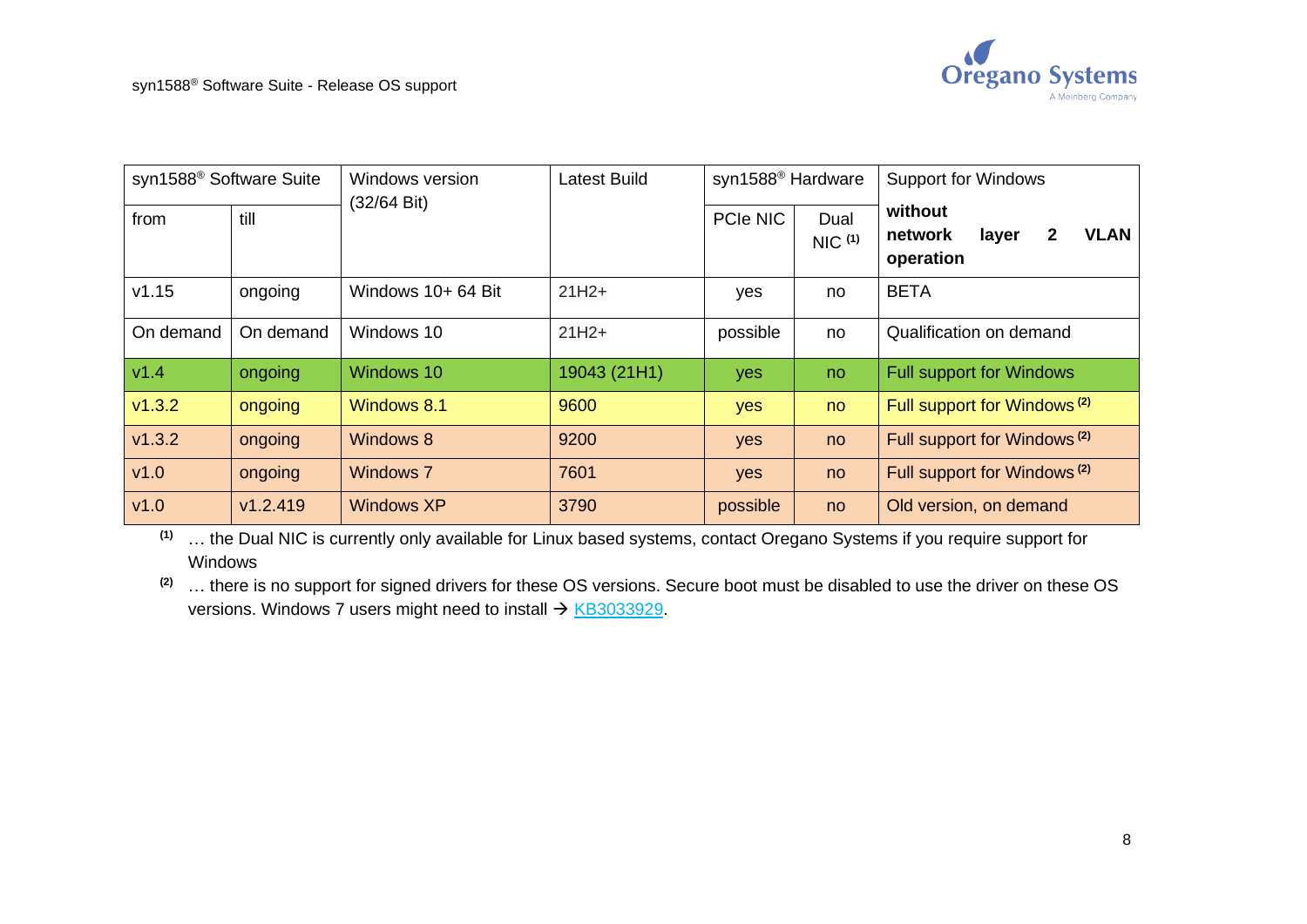syn1588® Software Suite - Release OS support



### Limitations for Windows systems

The support of Windows, i.e., no network layer 2 VLAN operation, will reduce the feature-set of the PTP stack on a Windows system. Some PTP Profiles require operation over network layer 2 VLANs, i.e., Power profiles (C37.238-2011 and C37.238-2017) and are not supported on a Windows-based system.

We recommend customers to use a Linux-based system for operating the syn1588<sup>®</sup> Software suite for these application scenarios.

Please refer to the Application Note "**an006\_ptp\_profiles**" to get a full overview of the PTP profiles supported by the syn1588® Software Suite.

# New Windows driver (NDIS 6.3 version) - BETA Version

To prepare for the new Windows infrastructure for native PTP support, we have been working on an updated windows driver based on NDIS 6.3.

In the long run, this driver will replace the current NDIS 5.0 driver for Windows 10 (Server 2016) and newer Windows systems. For release v1.15 we will provide the new driver as beta version for early exploration. Final tests will commence in the background and a Microsoft-certified driver will be provided in future releases.

Note that the BETA driver should not be used for production and is not provided as Microsoft-certified driver.

For testing this BETA driver, please update your Windows 10 Version to at least 21H1 19043.1706.